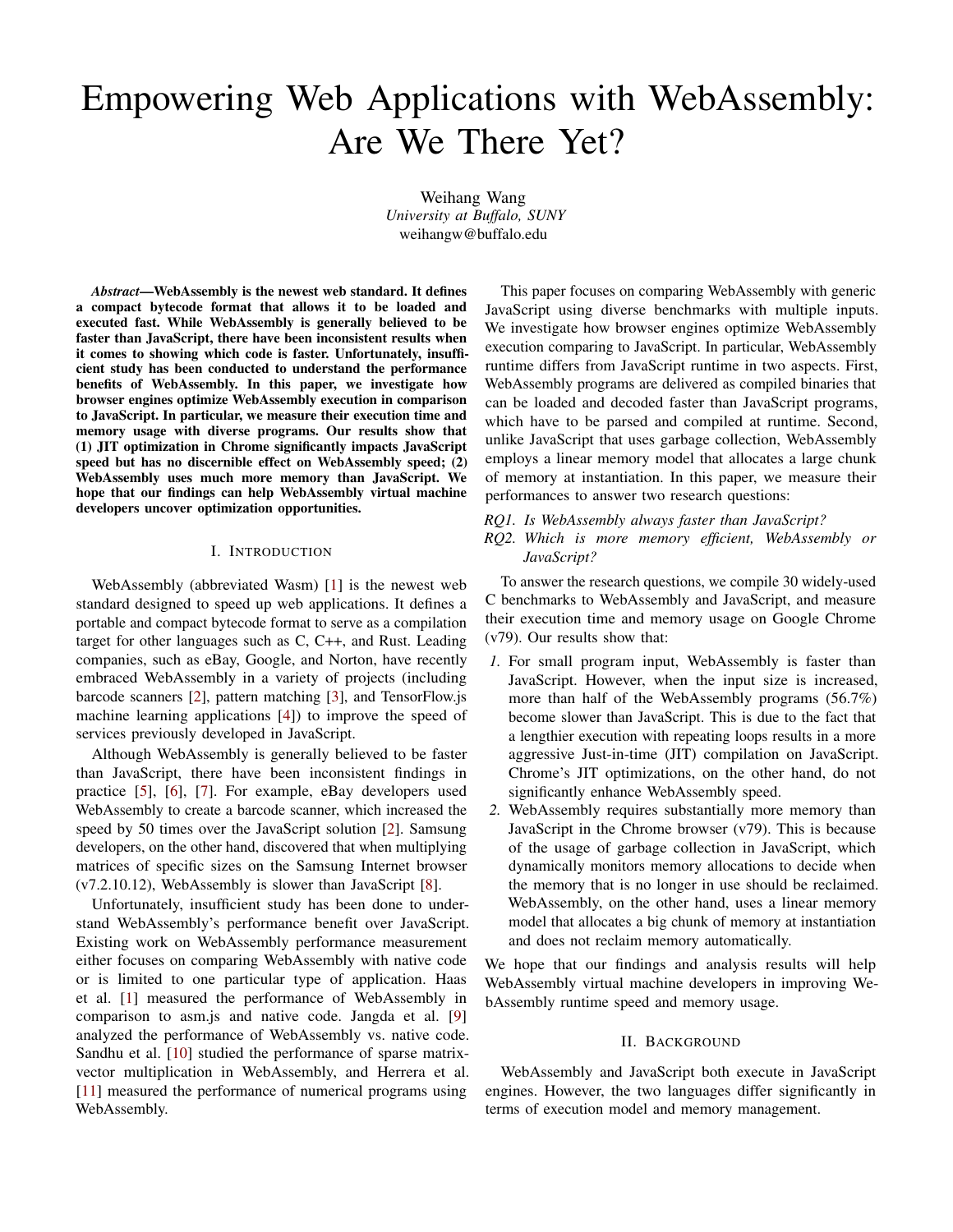# *A. Execution Model*

JavaScript source code is parsed, optimized, and compiled at runtime. Inside JavaScript engines, JavaScript source code must first be parsed to an abstract syntax tree, which is used to generate bytecode. To speed up JavaScript execution, modern browser engines use Just-in-time (JIT) compilation [\[12\]](#page-4-11) on the occurrences of frequently executed bytecode to convert it to machine code for direct execution on the hardware.

By contrast, the low-level WebAssembly bytecode does not need to be parsed because it is ready to be compiled into machine code. Moreover, WebAssembly has already gone through the majority of optimizations during compilation. The runtime speed is highly reliant on how well browsers optimize WebAssembly execution.

### *B. Memory Management*

Memory allocation in JavaScript is managed by the garbage collector that automatically monitors memory allocation and identifies when a block of allocated memory is no longer in use and reclaims it. As a result of the automated memory management, JavaScript is relatively memory-efficient. As demonstrated in the experiments (Section [IV-B1\)](#page-2-0), the memory required by JavaScript programs remains constant even when dealing with extremely large input.

In contrast to JavaScript's garbage collection, WebAssembly uses a linear memory model [\[13\]](#page-4-12). The linear memory is represented as a contiguous buffer of untyped bytes that both WebAssembly and JavaScript can read and modify. When a WebAssembly module is instantiated, a memory instance is created in order to allocate a chunk of linear memory for the module to use and emulate dynamic memory allocations. If the initial memory is used up, the memory instance will be extended to a larger size. When processing a large amount of data, our experiments show that WebAssembly consumes significantly more memory than JavaScript.



<span id="page-1-0"></span>Fig. 1. Overview.

# III. METHODOLOGY

Fig. [1](#page-1-0) shows the procedure we use to measure the performance of WebAssembly and JavaScript. It has three steps: (1) *Transforming Source Code*, (2) *Compiling C to Wasm/JS*, and (3) *Collecting Result*.

#### *A. Transforming Source Code*

In the first step, we preprocess the source code by transforming it and replacing incompatible primitives with compliant implementations. This preprocessing step is needed because the Cheerp [\[14\]](#page-4-13) compiler, which we use to compile C programs

to WebAssembly/JavaScript, does not support all C features that mainstream C compilers (such as GCC) do. We handle these features that aren't supported, including Exception and Union, that prevent us from compiling the C programs to WebAssembly and JavaScript.



<span id="page-1-1"></span>Fig. 2. Transforming try-catch exception handler.

from the try-catch statements but leaves the associated For example, Cheerp does not support C exceptions prop-erly [\[15\]](#page-4-14). In particular, Cheerp eliminates all the catch blocks throw statements in place, resulting in dangling exceptions during runtime. As unhandled exceptions can cause runtime errors, Cheerp provides a workaround solution which forces an abort whenever an exception is thrown through the -fexceptions command line option. In practice, however, if any code uses exceptions for purposes other than throwing errors (for example, using exceptions to jump out of loops), Cheerp will not translate the code correctly, and the source code logic after compilation will be wrong. To resolve unsupported exceptions, we transform the source code to a no-exception version. As shown in Fig. [2,](#page-1-1) we remove the try-catch statement and replace a throw statement with a variable error (at line 9) that stores whether the exception occurs or not. Statements in the catch block are copied to the error predicate (lines 15-16) which will be executed if the exception occurs.

#### *B. Compiling C to Wasm/JS*

After preprocessing, we compile the transformed C programs to WebAssembly and JavaScript using Cheerp. During the compilation, several parameters are used:

- Input Size. The value of a program's input that affects the amount of calculations is referred to as its input size (e.g., the dimensions of a matrix multiplication). In our experiment, we compile 30 C benchmark programs chosen from the *PolyBenchC* benchmark suite [\[16\]](#page-4-15) (Section [IV-A\)](#page-2-1). For each benchmark, we use five sets of input: *Extra Small (XS)*, *Small (S)*, *Medium (M)*, *Large (L)*, and *Extra Large (XL)*, as specified in PolyBenchC.
- Optimization Level. Cheerp provides several optimization levels. We use optimization level -O2 in our experiment since it achieves a good balance between execution time, resulting code size, and compilation time [\[17\]](#page-4-16).
- Stack/Heap Limit. By default, Cheerp-compiled WebAssembly programs have a maximum heap size of 8MB and maximum stack size of 1MB. A program that uses heap/stack in excess of this limit will cause runtime errors. To overcome this limit, we use com-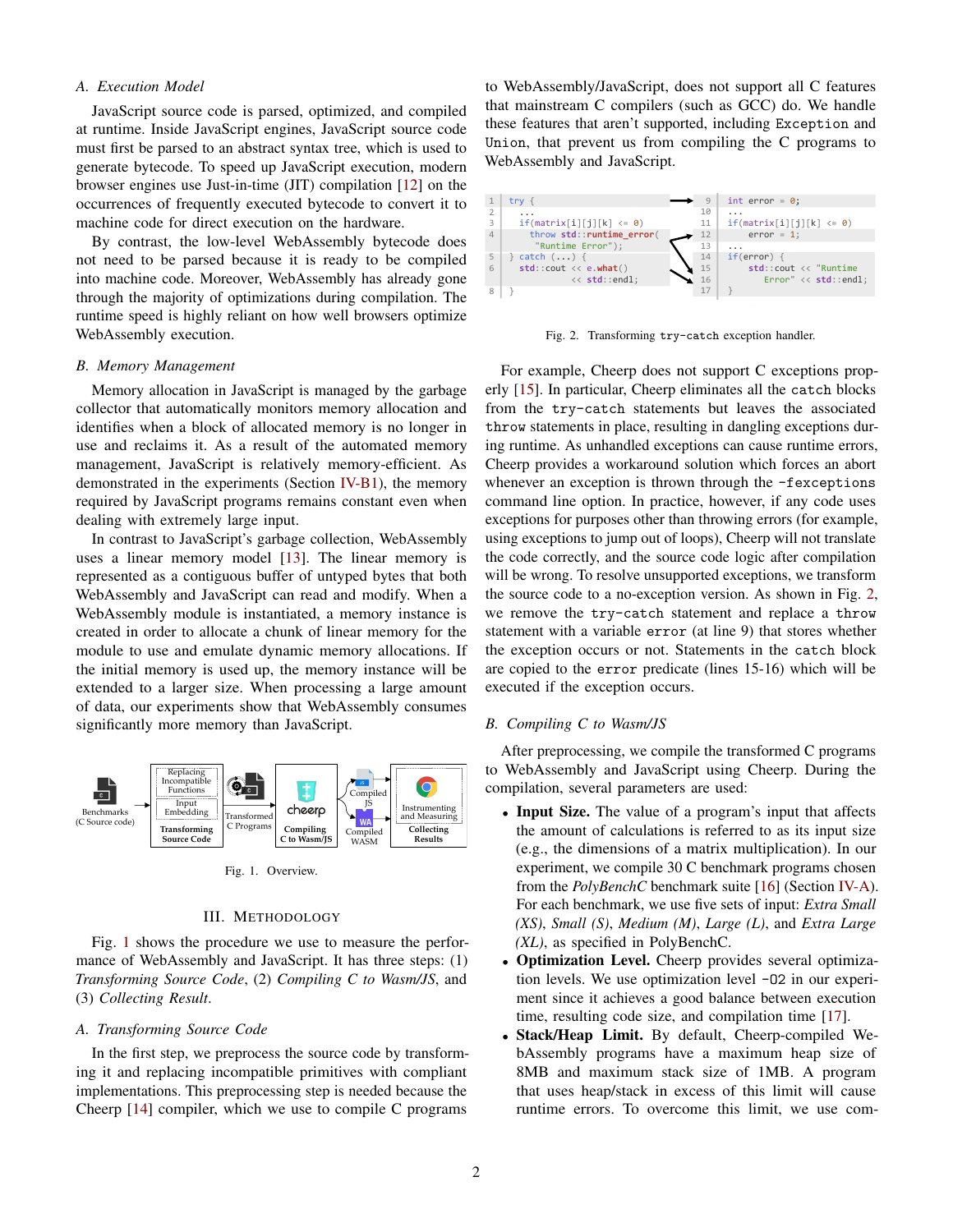TABLE I POLYBENCHC BENCHMARK STATISTICS.

<span id="page-2-2"></span>

| Program     | cLOC | <b>LOC</b> | Program     | cLOC | <b>LOC</b> | Program        | cLOC | <b>LOC</b> |
|-------------|------|------------|-------------|------|------------|----------------|------|------------|
| covariance  | 175  | 958        | 3mm         | 229  | 1.015      | trisolv        | 154  | 936        |
| correlation | 201  | 984        | atax        | 170  | 953        | deriche        | 227  | 1.010      |
| gemm        | 194  | 978        | bicg        | 186  | 969        | floyd-warshall | 146  | 928        |
| gemver      | 215  | 997        | doitgen     | 176  | 960        | nussinov       | 495  | 1.277      |
| gesummy     | 181  | 963        | mvt         | 180  | 962        | adi            | 205  | 988        |
| svmm        | 194  | 977        | cholesky    | 170  | 952        | fdtd-2d        | 214  | 998        |
| syrk        | 172  | 955        | durbin      | 163  | 945        | heat-3d        | 171  | 954        |
| syr2k       | 187  | 970        | gramschmidt | 185  | 974        | iacobi-1d      | 157  | 940        |
| trmm        | 171  | 954        | hı          | 170  | 952        | jacobi-2d      | 160  | 943        |
| 2mm         | 214  | 999        | ludcmp      | 212  | 994        | seidel-2d      | 150  | 933        |

\* cLOC excludes benchmark harness.

piler flags 'cheerp-linear-heap-size' and 'cheerplinear-stack-size' to increase the heap/stack size.

## *C. Collecting Result*

*1) Including Wasm/JS within a Webpage:* To measure the runtime performance in browsers, we create an HTML webpage that includes the compiled WebAssembly/JavaScript program. This webpage is minimal and includes just the JavaScript program or the JavaScript loader (generated for instantiating WebAssembly) using a '<script>' tag to reduce the overhead imposed by other page elements.

*2) Measuring Execution Time:* We use the JavaScript timer performance.now() [\[18\]](#page-4-17) to measure the execution time, which has a precision of up to microseconds. The timer is included in both the generated JavaScript program and the JavaScript loader, and calls to the timer are placed before and after the target program starts and ends. We run each benchmark ten times and calculate the average.

*3) Measuring Memory Usage:* We measure memory usage using developer tools, i.e., Chrome DevTools, which contains a heap profiler [\[19\]](#page-4-18) that shows memory distribution by a page's JavaScript objects and DOM nodes. The memory usage observed includes overhead caused by other browser components such as page renderer. To reduce the overhead imposed by other tasks, we run just one browser tab at a time that executes a single benchmark.

## IV. EVALUATION

We measure the performance differences in Google Chrome (v79). The experiments were done on a machine with Intel i7 CPU, 16GB memory, running Ubuntu 18.04.

### <span id="page-2-1"></span>*A. Subject Programs*

We compile 30 C benchmarks to WebAssembly/JavaScript and compare their performance differences. Table [I](#page-2-2) lists the 30 C benchmarks. These programs are selected from PolyBenchC (version 4.2.1), which includes compute-intensive programs that we believe may represent some of the use cases for which WebAssembly was designed [\[20\]](#page-4-19). For example, it includes programs that perform matrix calculations and graph algorithms which are important kernels for many image processing applications and scientific model simulations.

TABLE II EXECUTION TIME STATISTICS.

<span id="page-2-3"></span>

| <b>Input Size</b>                                                 | SD H <sup>1</sup> | $SD$ gmean <sup>2</sup> | $SU#^3$ | $SU$ gmean <sup>4</sup> | All gmean <sup>5</sup> |
|-------------------------------------------------------------------|-------------------|-------------------------|---------|-------------------------|------------------------|
| Extra-small                                                       |                   | $0x \downarrow$         | 30      | 35.30 $x$ $\uparrow$    | 35.30 $x \uparrow$     |
| Small                                                             |                   | $1.53x \downarrow$      | 29      | $8.35x$ $\uparrow$      | $7.67x$ $\uparrow$     |
| Medium                                                            | 17                | $1.53x \downarrow$      | 13      | $3.68x$ $\uparrow$      | $1.38x$ $\uparrow$     |
| Large                                                             | 15                | $1.67x \downarrow$      | 15      | $1.16x$ $\uparrow$      | $0.83x$ $\uparrow$     |
| Extra-large                                                       | 17                | $1.22x \downarrow$      | 13      | $1.08x$ $\uparrow$      | $0.92x$ $\uparrow$     |
| 1: # of benchmarks which WebAssembly runs slower than JavaScript. |                   |                         |         |                         |                        |

SD is short for the slowdown. 2: Geometric mean for SD. 3: # of benchmarks which WebAssembly runs faster than JavaScript. SU is short for speedup. 4: Geometric mean for SU. 5: Geometric mean for all 30 benchmarks.

# *B. RQ1: Execution Time*

<span id="page-2-0"></span>*1) Results:* The execution time results are shown in Table [II.](#page-2-3) WebAssembly outperforms JavaScript for most of the benchmarks when using XS or S input (100% and 96.7% for XS and S, respectively). Comparing with JavaScript, WebAssembly achieves a 35.30x average speedup for XS inputs and a 7.67x average speedup for S inputs.

However, when the input size is increased to M, there are 17 benchmarks where WebAssembly becomes slower than JavaScript. For example, 'Lu' in WebAssembly was 62.50x and 2.84x faster than JavaScript for XS (N=40) and S (N=120) input, respectively. However, with M input (N=400), it became 2.49x slower. For the other 13 benchmarks, the speed difference between WebAssembly and JavaScript also narrows considerably (3.68x on average). For example, when using XS input, S input, and M input, the WebAssembly version of the '3mm' benchmark is 47.71x, 10.54x, and 1.12x faster than the JavaScript version. When the input is further increased to L or XL, the number of benchmarks where JavaScript outperforms WebAssembly does not increase.

*2) JIT Optimization:* To investigate why WebAssembly performs worse than JavaScript when inputs are large, we study the impact of Just-In-Time (JIT) compilation. JavaScript engines in modern browsers use JIT compilation to increase the speed of JavaScript by optimizing frequently executed code (e.g., hot-loops) [\[21\]](#page-4-20). It is unclear if JIT can substantially improve WebAssembly speed. To understand this correlation, we compare the execution time with JIT enabled and disabled. Specifically, we use the '--no-opt' flag [\[22\]](#page-4-21) and '--liftoff --no-wasm-tier-up' flags [\[23\]](#page-4-22) to disable the JIT optimization (i.e., TurboFan optimizing compiler) for JavaScript and WebAssembly in Chrome.

Fig. [3](#page-3-0) shows the performance improvement with JIT, where the y-axis is the ratio of the execution time without JIT to the execution time with JIT. The last two bars are the geometric mean and average. As can be seen, JIT-enabled JavaScript outperforms JIT-disabled JavaScript 38.37 times on average. By contrast, most of the WebAssembly programs have performance improvement ratios close to one, suggesting that there is no substantial difference in performance with and without JIT.

Takeaway 1: JIT optimization in Chrome significantly impacts JavaScript speed but has no discernible effect on WebAssembly speed.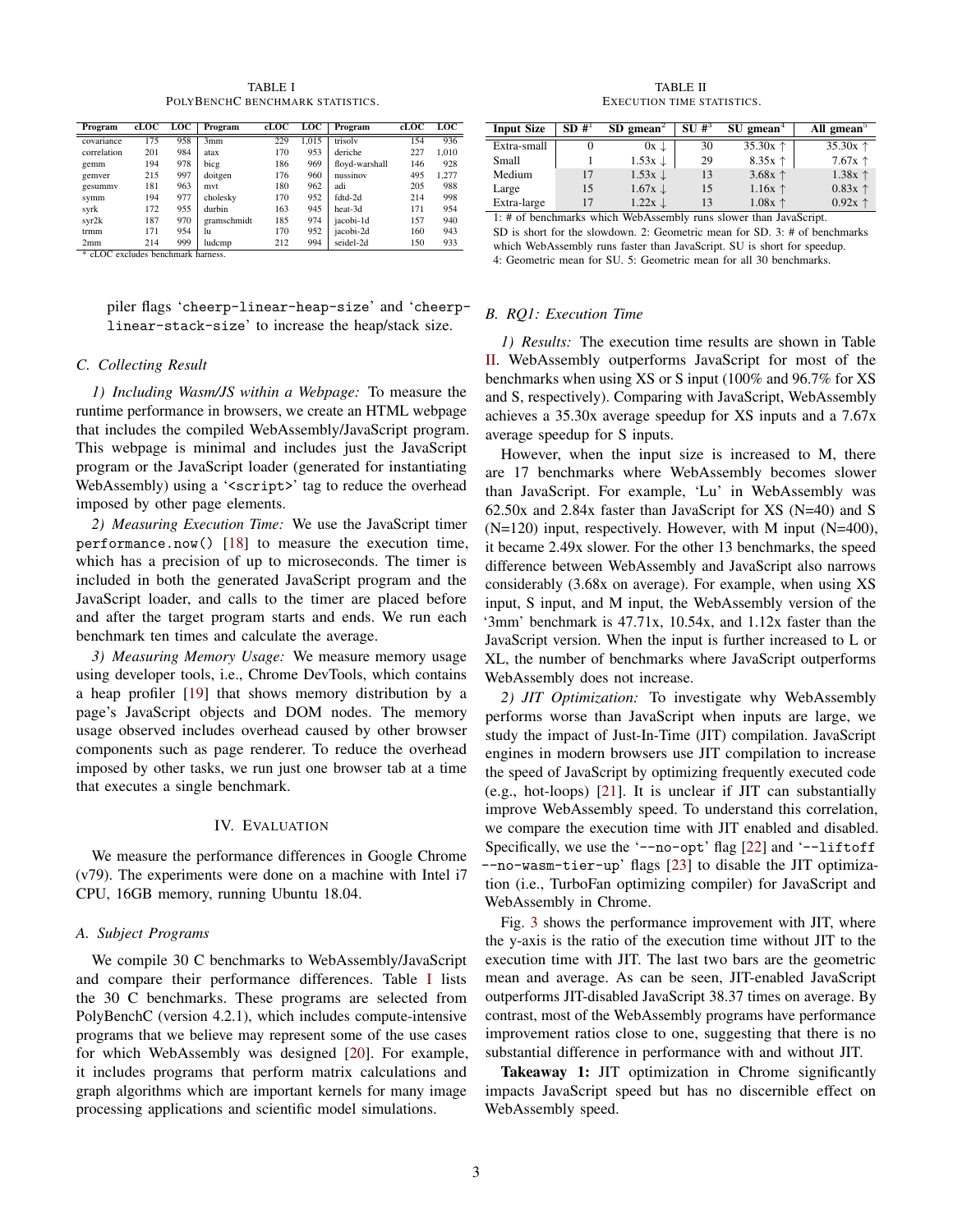

<span id="page-3-0"></span>(b) WebAssembly – PolyBenchC

Fig. 3. Performance improvement by JIT.

TABLE III AVERAGE MEMORY USAGE (IN KB).

<span id="page-3-1"></span>

| <b>Input Size</b> | <b>JavaScript</b> | WebAssembly |
|-------------------|-------------------|-------------|
| Extra-small       | 885.5             | 2.020.1     |
| Small             | 883.5             | 2.123.7     |
| Medium            | 883.7             | 3.363.1     |
| Large             | 884.3             | 36.168.3    |
| Extra-large       | 885.1             | 143,899.5   |

## *C. RQ2: Memory Usage*

The memory usage statistics are shown in Table [III.](#page-3-1) As can be seen, the memory usage of JavaScript does not change substantially regardless of the input (between 883.5KB and 885.5KB). By contrast, WebAssembly programs consume substantially more memory for larger inputs. On average, WebAssembly programs use  $\approx 36MB$  of memory with L inputs and  $\approx$ 144MB of memory with XL inputs. This is due to the fact that WebAssembly does not support garbage collection [\[24\]](#page-4-23). When a WebAssembly module was instantiated, a large chunk of linear memory was initialized to simulate memory allocations. If the initial memory is used up, rather than reclaiming memory that is no longer in use, the linear memory is expanded to a larger size. JavaScript, on the other hand, uses garbage collection, which dynamically monitors memory allocations and reclaims unneeded memory.

Takeaway 2: JavaScript is more memory-efficient than WebAssembly due to garbage collection, which WebAssembly presently does not support.

#### V. RELATED WORK

Our work is closely related to WebAssembly performance measurement. Haas et al. [\[1\]](#page-4-0) measured the performance of WebAssembly in comparison to asm.js and native code. Jangda et al. [\[9\]](#page-4-8) analyzed the performance of WebAssembly vs. native code. Sandhu et al. [\[10\]](#page-4-9) studied the performance of sparse matrix-vector multiplication in WebAssembly, and Herrera et al. [\[11\]](#page-4-10) measured the performance of numerical programs using WebAssembly. Existing work either focuses

on comparing WebAssembly with native code or is limited to one particular type of application. By contrast, our work compares WebAssembly and generic JavaScript using diverse benchmarks with multiple inputs.

There have been prior works on WebAssembly analysis tools, protections, and studies [\[25\]](#page-4-24), [\[26\]](#page-4-25), [\[27\]](#page-4-26), [\[28\]](#page-4-27), [\[29\]](#page-4-28), [\[30\]](#page-4-29), [\[31\]](#page-4-30), [\[32\]](#page-4-31), [\[33\]](#page-4-32), [\[34\]](#page-4-33), [\[35\]](#page-4-34), [\[36\]](#page-4-35), [\[37\]](#page-4-36), [\[38\]](#page-4-37), [\[39\]](#page-4-38). Wasabi [\[26\]](#page-4-25) is the first general-purpose framework for dynamically analyzing WebAssembly. Lehmann et al. [\[27\]](#page-4-26) analyzed how vulnerabilities in memory-unsafe source languages are exploitable in WebAssembly binaries. Swivel [\[28\]](#page-4-27) is a new compiler framework for hardening WebAssembly against Spectre attacks. Musch et al. [\[25\]](#page-4-24) studied the prevalence of WebAssembly, and Hilbig et al. [\[33\]](#page-4-32) analyzed security properties, source languages, and use cases of real-world WebAssembly binaries.

#### VI. LIMITATION AND FUTURE WORK

Our study is potentially subject to several threats, including the representativeness of the benchmarks used and the generalizability of the results. WebAssembly was designed to be utilized in a range of applications such as cryptographic libraries, games, image processing, arithmetic computation, and others [\[25\]](#page-4-24), [\[20\]](#page-4-19). While we believe the benchmarks we used may represent some common WebAssembly use cases, we do not measure large standalone applications such as games in the comparison. Cheerp is unable to build these applications due to the complexity of its source code. We plan to address the incompatibility issues in the future by changing the compiler or rewriting the source code. Another threat concerns the generalization of the performance results. The benchmarks used in the study were evaluated on Google Chrome, one of the most popular web browsers. As a result, the findings of this study do not represent the performance of other popular browsers such as Mozilla Firefox and Microsoft Edge. We plan to compare the performance difference across various browsers in the future.

Our future work includes four directions. First, WebAssembly runtime environments play a critical role in performance. Thus, we plan to study the performance difference on various browsers and platforms. Second, we find that compilers generating WebAssembly programs can impact the runtime performance, especially the optimization techniques applied. Next, we want to investigate the impact of compilers used in generating WebAssembly binaries. Third, our current dataset is limited to simple C benchmarks with a few hundred LOC. We will add complex real-world applications in the experiments. Fourth, we plan to investigate how to optimize WebAssembly runtime to improve its speed and memory efficiency.

#### VII. ACKNOWLEDGMENTS

We thank the anonymous reviewers for their constructive comments. This research was partially supported by NSF 2047980 and a Mozilla Research Grant (2019). Any opinions, findings, and conclusions in this paper are those of the authors only and do not necessarily reflect the views of our sponsors.